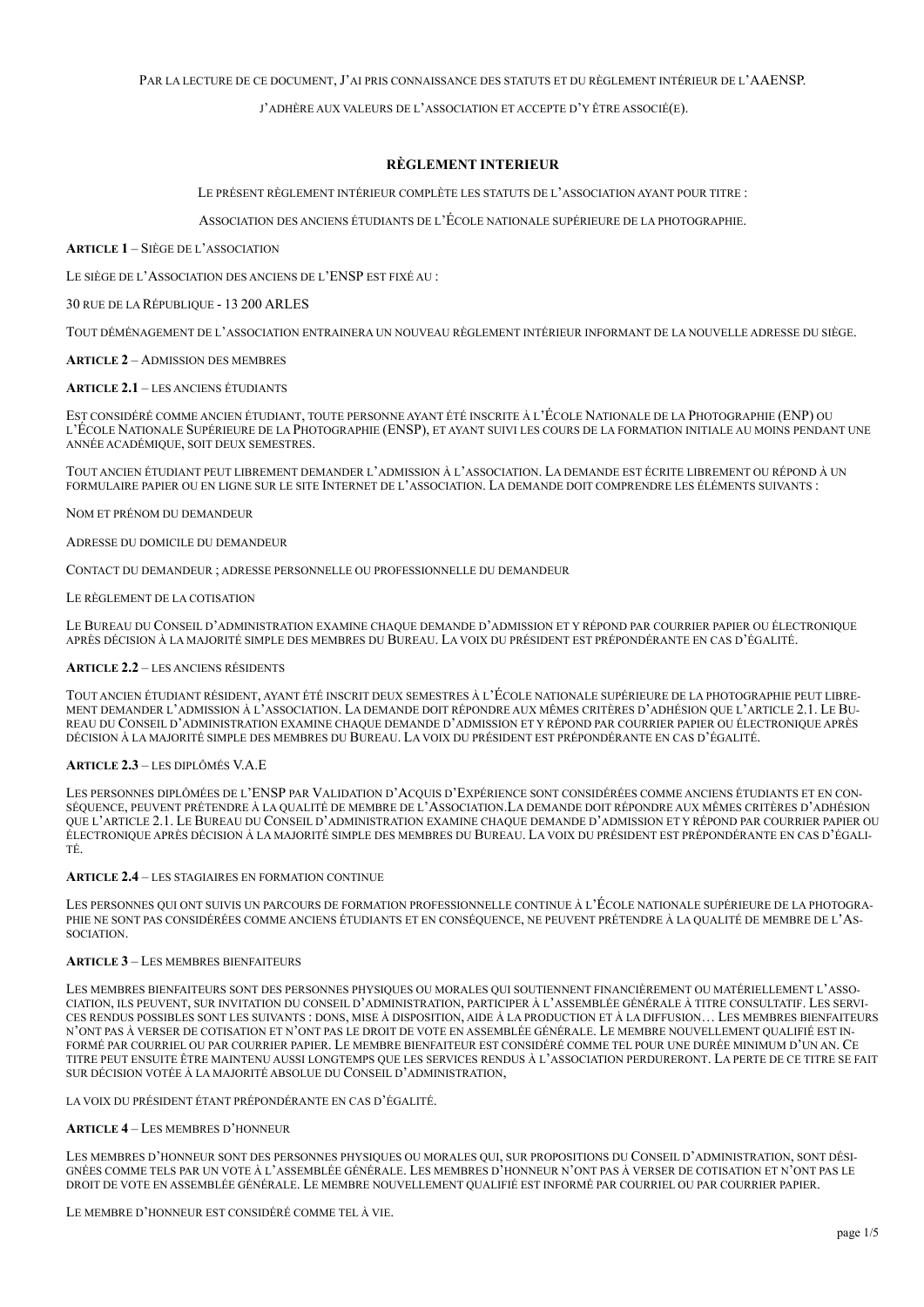LA PERTE DE CE TITRE SE FAIT SUR DÉCISION VOTÉE À LA MAJORITÉ ABSOLUE DU CONSEIL D'ADMINISTRATION, LA VOIX DU PRÉSIDENT ÉTANT PRÉ-PONDÉRANTE EN CAS D'ÉGALITÉ.

# **ARTICLE 5** – PERTE DE LA QUALITÉ DE MEMBRE

LA QUALITÉ DE MEMBRE ACTIF SE PERD PAR :

- DÉMISSION: LE MEMBRE AVISE L'ASSOCIATION DE SA DÉMISSION PAR COURRIER PAPIER OU ÉLECTRONIQUE. LA RÉDACTION EST LIBRE. LA DÉMIS-SION DOIT ÊTRE ADRESSÉE AU PRÉSIDENT DU BUREAU, À L'ADRESSE DU SIÈGE DE L'ASSOCIATION. LE MEMBRE EST ALORS RADIÉ DE LA LISTE DES MEMBRES. IL N'EST PLUS REDEVABLE DES COTISATIONS FUTURES MAIS NE PEUT EN AUCUN CAS RÉCLAMER LA RÉTROCESSION D'UNE QUELCONQUE **COTISATION** 

- NON-PAIEMENT DE COTISATION: CHAQUE ADHÉRENT EST AVISÉ DE LA NÉCESSITÉ DE RENOUVELER SA COTISATION EN DÉBUT D'ANNÉE ACADÉMI-QUE. CINQ MOIS APRÈS CET AVIS, SANS PAIEMENT DE LA COTISATION, LE BUREAU ÉMET UNE RELANCE À L'ENCONTRE DE L'ADHÉRENT PAR COUR-RIER PAPIER OU ÉLECTRONIQUE, DONNANT UN MOIS SUPPLÉMENTAIRE POUR RÉGULARISATION. À L'ÉCHÉANCE DE CE MOIS, L'ADHÉRENT EST RADIÉ DE PLEIN DROIT DE L'ASSOCIATION.

- RADIATION : SI UN MEMBRE SE LIVRE À DES ACTES ALLANT MANIFESTEMENT À L'ENCONTRE DU BUT DE L'ASSOCIATION OU NUISANT À SON BON FONCTIONNEMENT, LE BUREAU ÉMET PAR LETTRE RECOMMANDÉE AVEC ACCUSÉ RÉCEPTION, UN AVIS MOTIVÉ DE PROCÉDURE DE RADIATION AINSI QU'UNE CONVOCATION DEVANT LE BUREAU POUR QUE L'ADHÉRENT S'EXPLIQUE. LE MEMBRE PEUT SE FAIRE ASSISTER D'UN MEMBRE DE SON CHOIX LORS DE CET ENTRETIEN. SI LE MEMBRE NE SE PRÉSENTE PAS À L'ENTRETIEN, OU QUE L'ENTRETIEN NE PERMET PAS AU BUREAU DE S'ASSURER QUE LE MEMBRE RENONCE AUX ACTES QUI FONT L'OBJET DE LA PROCÉDURE, CE DERNIER EST RADIÉ DE L'ASSOCIATION ET REÇOIT UNE LETTRE RECOM-MANDÉE AVEC ACCUSÉ RÉCEPTION LE LUI SIGNIFIANT.

RÉFÉRENCE À L'ARTICLE 7 DES STATUTS DE L'ASSOCIATION.

**ARTICLE 6** - LE CONSEIL D'ADMINISTRATION

**ARTICLE 6.1** – ÉLECTION DES MEMBRES DU CONSEIL D'ADMINISTRATION

LES MEMBRES DU CONSEIL D'ADMINISTRATION SONT ÉLUS POUR DEUX ANS.

**ARTICLE 6.2** – DÉMISSION D'UN MEMBRE DU CONSEIL D'ADMINISTRATION

UN ADMINISTRATEUR DÉMISSIONNAIRE AU COURS DE SON MANDAT FORMALISE SA DÉMISSION PAR COURRIER PAPIER OU ÉLECTRONIQUE ADRESSÉ AU PRÉSIDENT DE L'ASSOCIATION, À L'ADRESSE DU SIÈGE. LA DÉMISSION EST ACCEPTÉE PAR RETOUR ET PREND EFFET À LA DATE DE CE RETOUR. SI LA DÉMISSION PREND EFFET ALORS QUE LA PREMIÈRE ANNÉE DE MANDAT N'EST PAS RÉVOLUE, UNE ASSEMBLÉE GÉNÉRALE EXTRAORDINAIRE DE-VRA ÊTRE ORGANISÉE POUR PALIER CETTE DÉFECTION ET REVENIR À UN CONSEIL D'ADMINISTRATION DE 15 MEMBRES.

**ARTICLE 7** – ÉLECTION DU BUREAU DE L'ASSOCIATION

**ARTICLE 7.1** – ÉLECTION DES MEMBRES DU BUREAU DE L'ASSOCIATION

L'ÉLECTION DU BUREAU SE FAIT EN RÉUNION DU CONSEIL D'ADMINISTRATION, QUI DOIT ÊTRE AU COMPLET. LE BUREAU EST ÉLU POUR UN AN, RE-CONDUCTIBLE DEUX FOIS.

**ARTICLE 7.2** – DÉFECTION D'UN MEMBRE DU BUREAU DE L'ASSOCIATION

EN CAS DE DÉFECTION D'UN MEMBRE DU BUREAU, SOIT SUITE À SA DÉMISSION, SOIT SUITE À SA RADIATION DE L'ASSOCIATION, LE CONSEIL D'AD-MINISTRATION DOIT SE RÉUNIR DANS UN DÉLAI DE 30 JOURS POUR PALIER CETTE DÉFECTION.

**ARTICLE 8** – CONVOCATION ET REPRÉSENTATION AUX ASSEMBLÉES GÉNÉRALES

AU PLUS TARD TROIS MOIS AVANT LA DATE DE L'ASSEMBLÉE GÉNÉRALE, LE SECRÉTAIRE DU BUREAU DIFFUSE AUX MEMBRES ACTIFS, PAR COURRIER PAPIER OU ÉLECTRONIQUE, LA CONVOCATION À L'ASSEMBLÉE GÉNÉRALE. ELLE LISTE LES POINTS À L'ORDRE DU JOUR. CE COURRIER DOIT PRÉVOIR UN ENCART QUI COMPREND UNE PARTIE DESTINÉE AU VOTE PAR PROCURATION. LE MEMBRE A LE CHOIX DE POSTER L'ENCART ET DE CITER LE NOM DU MEMBRE (PRÉSENT À L'ASSEMBLÉE GÉNÉRALE) À QUI IL DONNE PROCURATION. IL Y A UNE LIMITE D'UNE PROCURATION PAR ADHÉRENT PRÉSENT.

RÉFÉRENCE À L'ARTICLE 14 DES STATUTS DE L'ASSOCIATION.

LE PRÉSENT RÈGLEMENT A ÉTÉ APPROUVÉ PAR L'ASSEMBLÉE CONSTITUTIVE DU 3 JUILLET 2012.

FAIT À ARLES, LE 3 JUILLET 2012.

| LE PRÉSIDENT DE L'ASSOCIATION, | LE TRESORIER DE L'ASSOCIATION PRÉSIDENT DE L'ASSOCIATION. |
|--------------------------------|-----------------------------------------------------------|
| JEAN-ANDRÉ BERTOZZI            | CHRISTOPHE LALOI.                                         |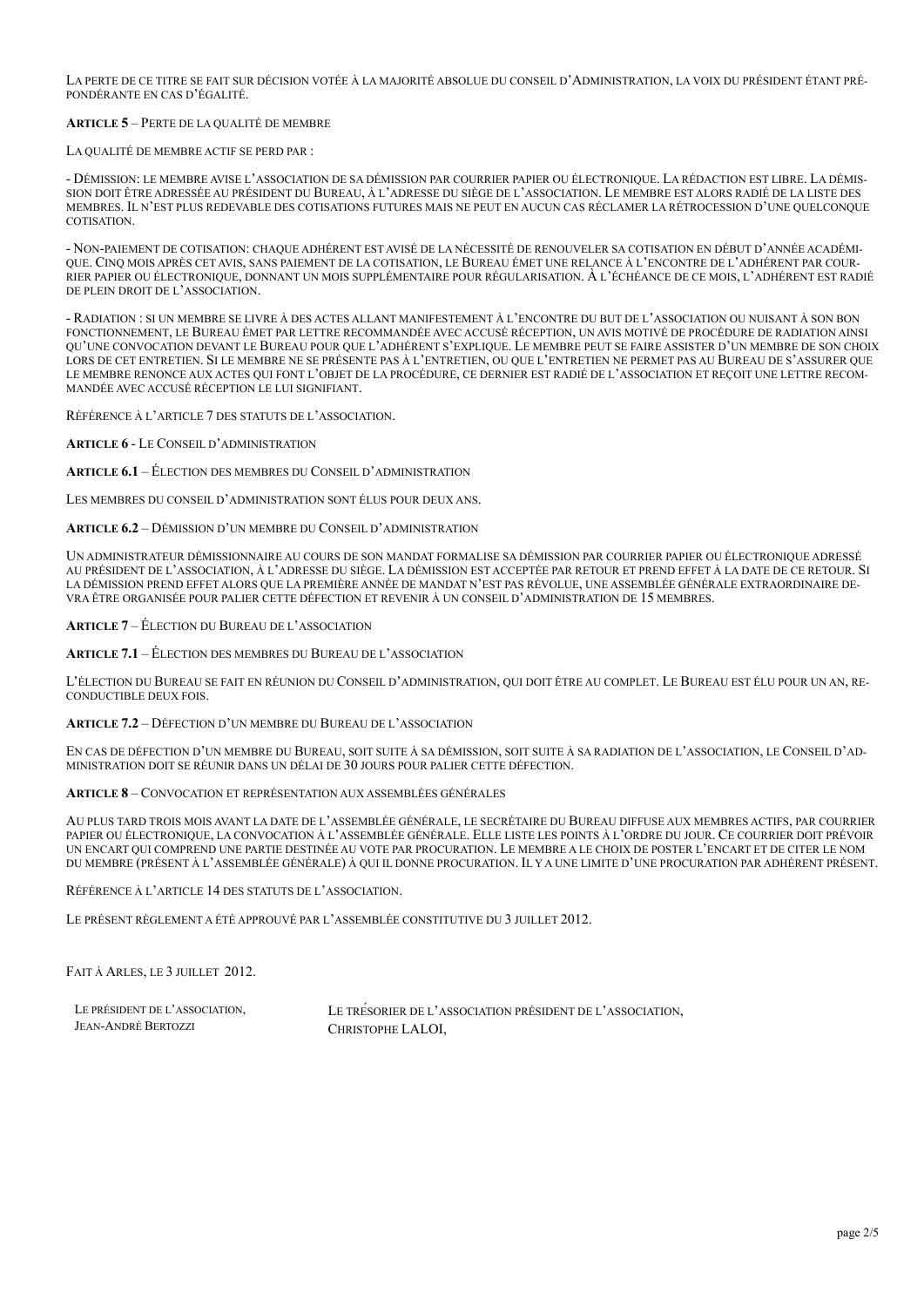# **STATUTS D'UNE ASSOCIATION DE LA LOI 1901**

### ASSOCIATION DES ANCIENS ÉTUDIANTS DE L'ÉCOLE NATIONALE SUPÉRIEURE DE LA PHOTOGRAPHIE

# **ARTICLE 1**

EN DATE DU 3 JUILLET 2012 A ÉTÉ FONDÉE ENTRE LES ADHÉRENTS AUX PRÉSENTS STATUTS, ET CEUX QUI Y ADHÈRERONT ULTÉRIEUREMENT, UNE ASSOCIATION RÉGIE PAR LA LOI DU 1ER JUILLET 1901 ET LE DÉCRET DU 16 AOÛT 1901.

# **ARTICLE 2**

L'ASSOCIATION PREND LA DÉNOMINATION SUIVANTE : ASSOCIATION DES ANCIENS ÉTUDIANTS DE L'ECOLE NATIONALE SUPÉRIEURE DE LA PHOTO-GRAPHIE.

UN NOM D'USAGE POURRA ÊTRE DONNÉE ULTÉRIEUREMENT.

# **ARTICLE 3**

L'ASSOCIATION DES ANCIENS ÉTUDIANTS DE L'ECOLE NATIONALE SUPÉRIEURE DE LA PHOTOGRAPHIE A POUR OBJET :

- FÉDÉRER, CRÉER UN RÉSEAU COMMUN ET SOLIDAIRE QUI RASSEMBLE LES ANCIENS ÉTUDIANTS DE L'ECOLE NATIONALE SUPÉRIEURE DE LA PHO-TOGRAPHIE;

- VALORISER ET SOUTENIR TOUTES LES ACTIVITÉS DES ANCIENS ÉTUDIANTS DE L'ECOLE NATIONALE SUPÉRIEURE DE LA PHOTOGRAPHIE;

- ACCOMPAGNER L'INSERTION PROFESSIONNELLE DES ANCIENS ÉTUDIANTS DE L'ECOLE NATIONALE SUPÉRIEURE DE LA PHOTOGRAPHIE.

L'ASSOCIATION NE POURSUIT AUCUN BUT LUCRATIF. ELLE S'INTERDIT RIGOUREUSEMENT TOUTE IMPLICATION D'ORDRE POLITIQUE OU RELIGIEUX.

## **ARTICLE 4**

LE SIÈGE SOCIAL DE L'ASSOCIATION EST FIXÉ À ARLES. IL POURRA ÊTRE TRANSFÉRÉ À TOUT MOMENT PAR SIMPLE DÉCISION DU CONSEIL D'ADMINISTRATION.

# **ARTICLE 5**

LA DURÉE DE L'ASSOCIATION EST ILLIMITÉE.

**ARTICLE 6** : COMPOSITION DE L'ASSOCIATION - ADMISSION

L'ASSOCIATION SE COMPOSE :

- DES MEMBRES ACTIFS : ANCIENS ÉTUDIANTS AYANT ÉTÉ INSCRITS AU MOINS UN AN À L'ECOLE NATIONALE SUPÉRIEURE DE LA PHOTOGRAPHIE. ILS SONT ÉLIGIBLES AU BUREAU ET AU CONSEIL D'ADMINISTRATION.

- DES MEMBRES BIENFAITEURS : PERSONNES PHYSIQUES OU MORALES QUI SOUTIENNENT FINANCIÈREMENT OU MATÉRIELLEMENT L'ASSOCIATION, ILS PEUVENT PARTICIPER À L'ASSEMBLÉE GÉNÉRALE À TITRE CONSULTATIF. LES MEMBRES BIENFAITEURS N'ONT PAS À VERSER DE COTISATION ET N'ONT PAS LE DROIT DE VOTE EN ASSEMBLÉE GÉNÉRALE.

- DES MEMBRES D'HONNEUR : PERSONNES PHYSIQUES OU MORALES QUI, SUR PROPOSITION DU CONSEIL D'ADMINISTRATION, SONT DÉSIGNÉES COMME TELS PAR UN VOTE À L'ASSEMBLÉE GÉNÉRALE. LES MEMBRES D'HONNEUR N'ONT PAS À VERSER DE COTISATION ET N'ONT PAS LE DROIT DE VOTE EN ASSEMBLÉE GÉNÉRALE.

LES MEMBRES ACTIFS ONT SEULS LE DROIT DE VOTER AUX ASSEMBLÉES GÉNÉRALES.

POUR ÊTRE ADMIS EN TANT QUE MEMBRE ACTIF, IL FAUT : - ACQUITTER UNE COTISATION ANNUELLE ;

- ACCEPTER INTÉGRALEMENT LES STATUTS, LE RÈGLEMENT INTÉRIEUR DE L'ASSOCIATION ; - ÊTRE ACCEPTÉ PAR LE CONSEIL D'ADMINISTRATION QUI, EN CAS DE REFUS, POURRA FOURNIR UNE RÉPONSE ARGUMENTÉE ET SATISFAISANTE.

LE MONTANT DE LA COTISATION EST VOTÉ PAR LE CONSEIL D'ADMINISTRATION. LA PROPOSITION DU MONTANT DE LA COTISATION EST FAITE PAR LE TRÉSORIER, PUIS VALIDÉE PAR LE PRÉSIDENT AVANT D'ÊTRE PROPOSÉE AU CONSEIL D'ADMINISTRATION.

**ARTICLE 7** : PERTE DE LA QUALITÉ DE MEMBRE - SUSPENSION

LA QUALITÉ DE MEMBRE SE PERD :

PAR DÉMISSION ÉCRITE, PAR DÉCÈS, PAR EXCLUSION PRONONCÉE, PAR RADIATION PRONONCÉE, PAR UN VOTE DU CONSEIL D'ADMINISTRATION POUR NON-PAIEMENT DE LA COTISATION 6 MOIS APRÈS L'ÉCHÉANCE DE CELLE-CI, PAR SUSPENSION.

S'IL LE JUGE OPPORTUN, LE CONSEIL D'ADMINISTRATION PEUT DÉCIDER, POUR LES MÊMES MOTIFS QUE CEUX INDIQUÉS CI-DESSUS, LA SUSPENSION TEMPORAIRE D'UN MEMBRE PLUTÔT QUE SON EXCLUSION.

CETTE DÉCISION IMPLIQUE LA PERTE DE LA QUALITÉ DE MEMBRE ET DU DROIT DE PARTICIPER À LA VIE SOCIALE, PENDANT TOUTE LA DURÉE DE LA SUSPENSION, TELLE QUE DÉTERMINÉE PAR LE CONSEIL D'ADMINISTRATION DANS SA DÉCISION. SI LE MEMBRE SUSPENDU EST INVESTI DE FONCTIONS ÉLECTIVES, LA SUSPENSION ENTRAÎNE ÉGALEMENT LA CESSATION DE SON MANDAT.

### **ARTICLE 8** : ADMINISTRATION

LE CONSEIL D'ADMINISTRATION CHOISIT PARMI SES MEMBRES ACTIFS UN BUREAU COMPOSÉ DE :

- UN(E) PRÉSIDENT(E)

- UN(E) VICE-PRÉSIDENT(E)

- UN(E) SECRÉTAIRE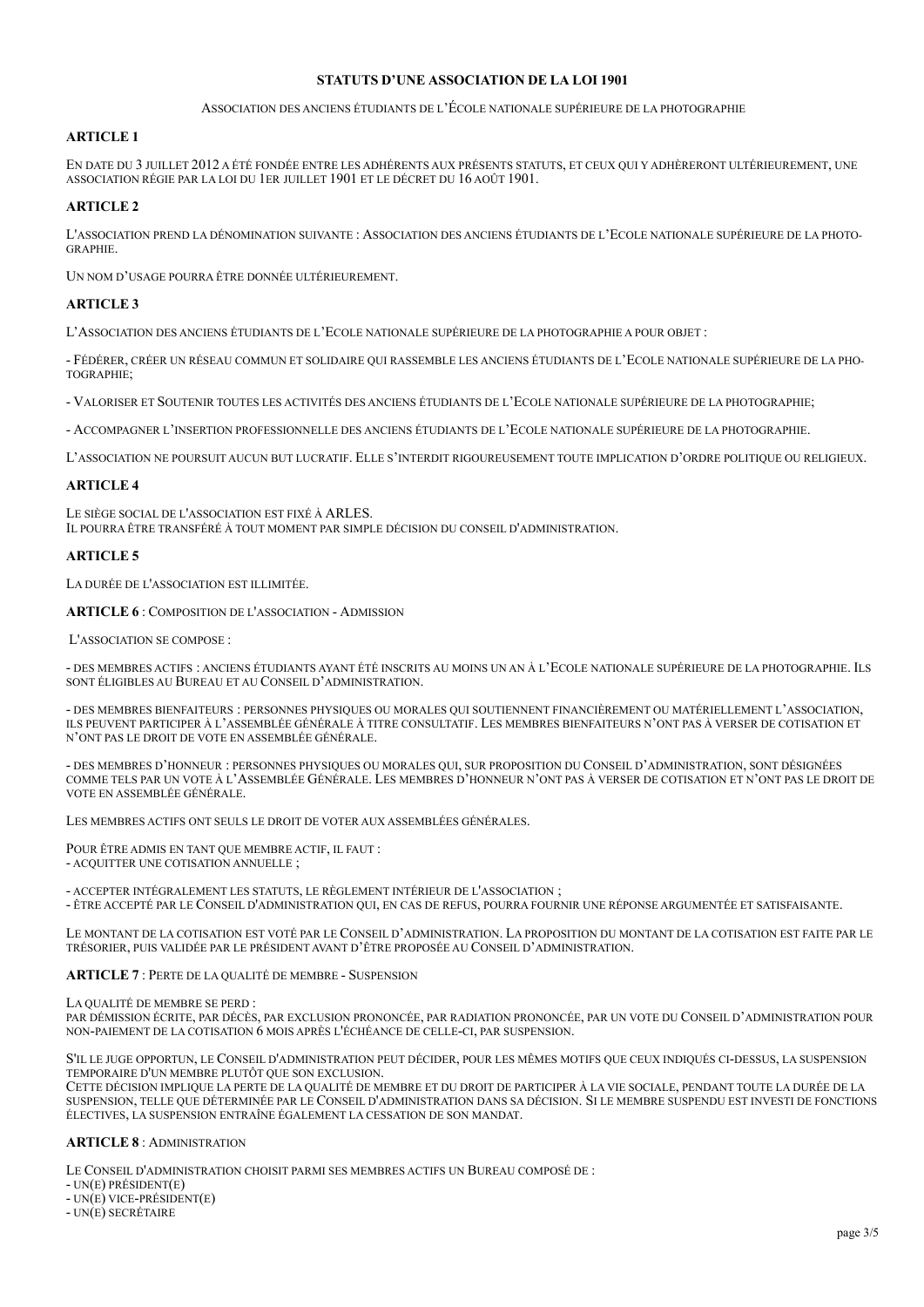- UN(E) SECRÉTAIRE ADJOINT(E) - UN(E) TRÉSORIER(E)

 $-$  UN $(E)$  TRÉSORIER $(E)$  ADJOINT $(E)$ 

LE BUREAU EST ÉLU POUR UN AN RECONDUCTIBLE DEUX FOIS.

## **ARTICLE 9** : RÉUNION DU BUREAU

LE BUREAU SE RÉUNIT AUSSI SOUVENT QUE L'EXIGE L'INTÉRÊT DE L'ASSOCIATION.

#### ARTICLE 10 : RÉUNION DU CONSEIL D'ADMINISTRATION

LE CONSEIL D'ADMINISTRATION SE RÉUNIT SUR CONVOCATION DE SON PRÉSIDENT, ET AUSSI SOUVENT QUE L'EXIGE L'INTÉRÊT DE L'ASSOCIATION.

LES DEUX-TIERS DES MEMBRES DU CONSEIL D'ADMINISTRATION PRÉSENTS OU REPRÉSENTÉS SONT NÉCESSAIRE POUR LA VALIDITÉ DES DÉLIBÉRA-TIONS. SI LE QUORUM N'EST PAS ATTEINT LORS DE LA RÉUNION DU CONSEIL D'ADMINISTRATION, CE DERNIER SERA CONVOQUÉ À NOUVEAU À QUINZE JOURS D'INTERVALLE, ET IL POURRA VALABLEMENT DÉLIBÉRER, QUELS QUE SOIENT LE NOMBRE DE MEMBRES PRÉSENTS. LES DÉCISIONS SONT PRISES À LA MAJORITÉ ABSOLUE.

#### DANS LE CALCUL DE LA MAJORITÉ, LES ABSTENTIONS NE SONT PAS PRISES EN COMPTE.

EN CAS DE PARTAGE, LA VOIX DU PRÉSIDENT EST PRÉPONDÉRANTE. TOUT MEMBRE DU CONSEIL D'ADMINISTRATION, QUI, SANS EXCUSE, N'AURA PAS ASSISTÉ À CINQ RÉUNIONS CONSÉCUTIVES POURRA ÊTRE CONSIDÉRÉ COMME DÉMISSIONNAIRE. IL EST TENU UN PROCÈS-VERBAL DES SÉANCES. LES PROCÈS-VERBAUX SONT RÉDIGÉS PAR LE SECRÉTAIRE ET SIGNÉS PAR LE PRÉSIDENT ET UN AUTRE MEMBRE DU CONSEIL D'ADMINISTRATION. ILS SONT TRANSCRITS SUR UN REGISTRE COTÉ ET PARAPHÉ PAR UN MEMBRE DU BUREAU.

#### **ARTICLE 11** : POUVOIR

LE CONSEIL D'ADMINISTRATION EST INVESTI DES POUVOIRS LES PLUS ÉTENDUS POUR FAIRE OU AUTORISER TOUS LES ACTES OU OPÉRATIONS DANS LA LIMITE DE SON OBJET ET QUI NE SONT PAS DU RESSORT DE L'ASSEMBLÉE GÉNÉRALE. IL AUTORISE LE PRÉSIDENT À AGIR EN JUSTICE. IL SURVEILLE LA GESTION DES MEMBRES DU BUREAU ET A LE DROIT DE SE FAIRE RENDRE COMPTE DE LEURS ACTES. IL ARRÊTE LE BUDGET ET LES COMPTES AN-NUELS DE L'ASSOCIATION. CETTE ÉNUMÉRATION N'EST PAS LIMITATIVE. IL PEUT FAIRE TOUTE DÉLÉGATION DE POUVOIRS POUR UNE QUESTION DÉ-TERMINÉE ET UN TEMPS LIMITÉ.

### **ARTICLE 12** : RÔLE DES MEMBRES DU BUREAU

### LE PRÉSIDENT ET VICE-PRÉSIDENT

LE PRÉSIDENT CONVOQUE LES ASSEMBLÉES GÉNÉRALES ET LES RÉUNIONS DU CONSEIL D'ADMINISTRATION. IL REPRÉSENTE L'ASSOCIATION DANS TOUS LES ACTES DE LA VIE CIVILE ET EST INVESTI DE TOUS LES POUVOIRS À CET EFFET. IL PEUT DÉLÉGUER CERTAINES DE SES ATTRIBUTIONS. IL A NOTAMMENT QUALITÉ POUR ESTER EN JUSTICE AU NOM DE L'ASSOCIATION, TANT EN DEMANDE QU'EN DÉFENSE. EN CAS D'ABSENCE OU DE MALADIE, IL EST REMPLACÉ PAR TOUT AUTRE ADMINISTRATEUR SPÉCIALEMENT DÉLÉGUÉ PAR LE CONSEIL. IL ÉTABLIT CHAQUE ANNÉE UN RAPPORT MORAL.

LE VICE-PRÉSIDENT EST CHARGÉ DE SECONDER LE PRÉSIDENT DE L'ASSOCIATION. IL A POUR VOCATION, S'IL Y A LIEU, À PRÉSIDER CHACUNE DES COMMISSIONS DE L'ASSOCIATION. TOUTEFOIS, POUR LA REPRÉSENTATION EN JUSTICE, LE VICE-PRÉSIDENT OU L'ADMINISTRATEUR APPELÉ À REM-PLACER LE PRÉSIDENT DOIT RECEVOIR À CET EFFET, DU PRÉSIDENT OU DU CONSEIL D'ADMINISTRATION, UNE PROCURATION SPÉCIALE.

#### SECRÉTAIRE ET SECRÉTAIRE ADJOINT

LE SECRÉTAIRE EST CHARGÉ DE TOUT CE QUI CONCERNE LA CORRESPONDANCE ET LES ARCHIVES. IL RÉDIGE LES PROCÈS-VERBAUX DES DÉLIBÉRA-TIONS ET EN ASSURE LA TRANSCRIPTION SUR LES REGISTRES. IL TIENT LE REGISTRE SPÉCIAL, PRÉVU PAR LA LOI ARTICLE 5 DE LA LOI DU 1ER JUILLET 1901 ET LES ARTICLES 6 ET 31 DU DÉCRET DU 16 AOÛT 1901, ET ASSURE L'EXÉCUTION DES FORMALITÉS PRESCRITES. SUR LA PROPOSITION DU BU-REAU, LE CONSEIL D'ADMINISTRATION PEUT NOMMER UN SECRÉTAIRE ADJOINT.

#### TRÉSORIER ET TRÉSORIER ADJOINT

LE PRÉSIDENT, LE TRÉSORIER ET/OU LE TRÉSORIER ADJOINT SONT CHARGÉS DE TOUT CE QUI CONCERNE LA GESTION DU PATRIMOINE DE L'ASSOCIA-TION. ILS EFFECTUENT TOUS PAIEMENTS ET PERÇOIVENT TOUTES RECETTES SOUS LA SURVEILLANCE DU PRÉSIDENT. LE TRÉSORIER TIENT UNE COMPTABILITÉ RÉGULIÈRE, AU JOUR LE JOUR, DE TOUTES LES OPÉRATIONS ET REND COMPTE À L'ASSEMBLÉE ANNUELLE, QUI STATUE SUR LA GESTION. IL REND COMPTE DE SON MANDAT AUX ASSEMBLÉES GÉNÉRALES. SUR LA PROPOSITION DU BUREAU, LE CONSEIL D'ADMINISTRATION PEUT NOMMER UN TRÉSORIER ADJOINT.

### **ARTICLE 13** : CONSEIL D'ADMINISTRATION

LE CONSEIL D'ADMINISTRATION EST ÉLU PAR L'ASSEMBLÉE GÉNÉRALE POUR UNE DURÉE DE DEUX ANS.

IL EST COMPOSÉ DE 15 MEMBRES MAXIMUM. IL ÉLIT LE BUREAU DE L'ASSOCIATION.

IL DÉLIBÈRE SUR LES RAPPORTS : - DE LA GESTION DE L'ASSOCIATION ET DE SES PROJETS - DE LA SITUATION MORALE ET FINANCIÈRE DE L'ASSOCIATION.

IL APPROUVE LES COMPTES DE L'EXERCICE CLOS, VOTE LE BUDGET DE L'EXERCICE SUIVANT, DÉLIBÈRE SUR LES SEULES QUESTIONS INSCRITES À L'ORDRE DU JOUR.

EN OUTRE, IL DÉLIBÈRE SUR TOUTES LES QUESTIONS PORTÉES À L'ORDRE DU JOUR À LA DEMANDE SIGNÉE DE LA MOITIÉ DES MEMBRES ACTIFS DE L'ASSOCIATION DÉPOSÉE AU SECRÉTARIAT DIX JOURS AU MOINS AVANT LA RÉUNION.

LES MEMBRES CONVOQUÉS RÉGULIÈREMENT PEUVENT ÊTRE REPRÉSENTÉS PAR UN, ET UN SEUL, AUTRE MEMBRE, PAR PROCURATION ÉCRITE ET SI-GNÉE. LES MEMBRES PRÉSENTS PEUVENT ÊTRE REPRÉSENTÉS PAR UN SEUL MEMBRE.